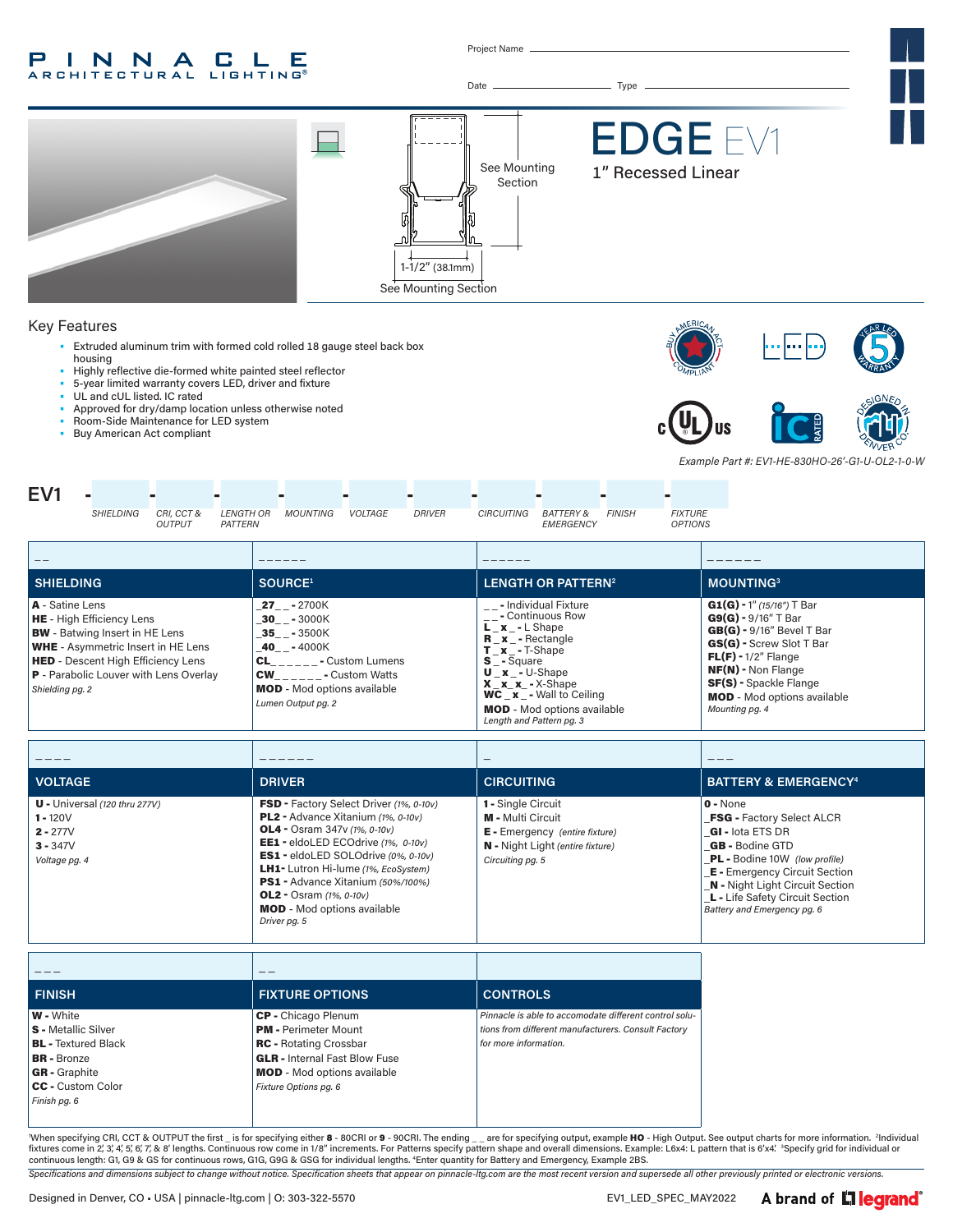#### P **I N N A C L E** Р

# EDGE EV1

Recessed Linear



### Shielding



#### CRI, CCT & Output

• Specify either 80 or 90 CRI<br>• Longer lead-time may apply

• Longer lead-time may apply for 90 CRI. Consult factory

• 80 CRI = R9≥19 and 90 CRI = R9≥61

Custom Output - Lumens OR Wattage

CL\_\_\_\_\_ Specify CRI, CCT and desired lumens (i.e. CL835500) Specify lumens between standard offering listed below. Lumens are specified per color temp CW\_ \_ \_ \_ \_ Specify CRI, CCT and desired wattage (i.e. CW9407) *Specify watts between standard offering listed below*

#### 80 CRI

| <u>ou Uni</u> |       |          |              |                    |      |                        |      |                |            |            |      |           |      |            |      |
|---------------|-------|----------|--------------|--------------------|------|------------------------|------|----------------|------------|------------|------|-----------|------|------------|------|
|               | Color | Output   | <b>Watts</b> | Shielding          |      |                        |      |                |            |            |      |           |      |            |      |
|               |       |          | per foot     | A                  |      | <b>HE</b>              |      | <b>BW</b>      |            | <b>WHE</b> |      | P         |      | <b>HED</b> |      |
|               |       |          |              | <b>Satine Lens</b> |      | <b>High Efficiency</b> |      | <b>Batwing</b> |            | Asymmetric |      | Louver    |      | Descent    |      |
|               |       |          |              | Lumens/ft          | LPW  | Lumens/ft              | LPW  | Lumens/ft      | <b>LPW</b> | Lumens/ft  | LPW  | Lumens/ft | LPW  | Lumens/ft  | LPW  |
| 830           | 3000K | Standard | 4.5          | 347                | 77.1 | 412                    | 91.6 | 327            | 72.7       | 365        | 81.1 | 273       | 60.7 | 377        | 83.8 |
| <b>830HO</b>  | 3000K | High     | 8.6          | 641                | 74.5 | 761                    | 88.5 | 604            | 70.2       | 676        | 78.6 | 504       | 58.6 | 698        | 81.2 |
| 835           | 3500K | Standard | 4.5          | 357                | 79.3 | 424                    | 94.2 | 336            | 74.7       | 376        | 83.6 | 281       | 62.4 | 388        | 86.2 |
| 835HO         | 3500K | High     | 8.6          | 658                | 76.6 | 782                    | 90.9 | 621            | 72.2       | 695        | 80.8 | 519       | 60.3 | 717        | 83.4 |
| 840           | 4000K | Standard | 4.5          | 365                | 81.0 | 432                    | 96.0 | 343            | 76.2       | 383        | 85.1 | 286       | 63.6 | 396        | 88.0 |
| <b>840HO</b>  | 4000K | High     | 8.6          | 670                | 77.8 | 797                    | 92.7 | 633            | 73.6       | 708        | 82.3 | 529       | 61.5 | 731        | 85.0 |
| <b>90 CRI</b> |       |          |              |                    |      |                        |      |                |            |            |      |           |      |            |      |
| 927           | 2700K | Standard | 4.5          | 274                | 60.8 | 325                    | 72.2 | 259            | 57.6       | 289        | 64.2 | 216       | 48.0 | 298        | 66.2 |
| <b>927HO</b>  | 2700K | High     | 8.6          | 506                | 58.8 | 601                    | 69.9 | 478            | 55.6       | 534        | 62.1 | 399       | 46.4 | 551        | 64.1 |
| 930           | 3000K | Standard | 4.5          | 320                | 71.1 | 380                    | 84.4 | 302            | 67.1       | 337        | 74.9 | 252       | 56.0 | 348        | 77.3 |
| <b>930HO</b>  | 3000K | High     | 8.6          | 591                | 68.7 | 701                    | 81.5 | 557            | 64.8       | 623        | 72.4 | 465       | 54.1 | 643        | 74.8 |
| 935           | 3500K | Standard | 4.5          | 321                | 71.3 | 382                    | 84.9 | 303            | 67.3       | 339        | 75.3 | 253       | 56.2 | 349        | 77.6 |
| 935HO         | 3500K | High     | 8.6          | 592                | 68.8 | 704                    | 81.9 | 559            | 65.0       | 625        | 72.7 | 467       | 54.3 | 645        | 75.0 |
| 940           | 4000K | Standard | 4.5          | 326                | 72.4 | 386                    | 85.8 | 306            | 68.0       | 342        | 76.0 | 256       | 56.9 | 354        | 78.7 |
| <b>940HO</b>  | 4000K | High     | 8.6          | 598                | 69.5 | 711                    | 82.7 | 565            | 65.7       | 632        | 73.5 | 472       | 54.9 | 653        | 75.9 |

#### Direct Source: MOD Options

• Specify **MOD** in the part number for any of the below options<br>• All BGB. Source Options will require specific driver and control

• All RGB\_ Source Options will require specific driver and control

• Consult factory for **MOD** specification details, pricing, and lead-time information

**MOD** TIR Optics

*Specifications and dimensions subject to change without notice. Specification sheets that appear on pinnacle-ltg.com are the most recent version and supersede all other previously printed or electronic versions.* EV1\_LED\_SPEC\_MAY2022 Designed in Denver, CO • USA | pinnacle-ltg.com | O: 303-322-5570 F: 303-322-5568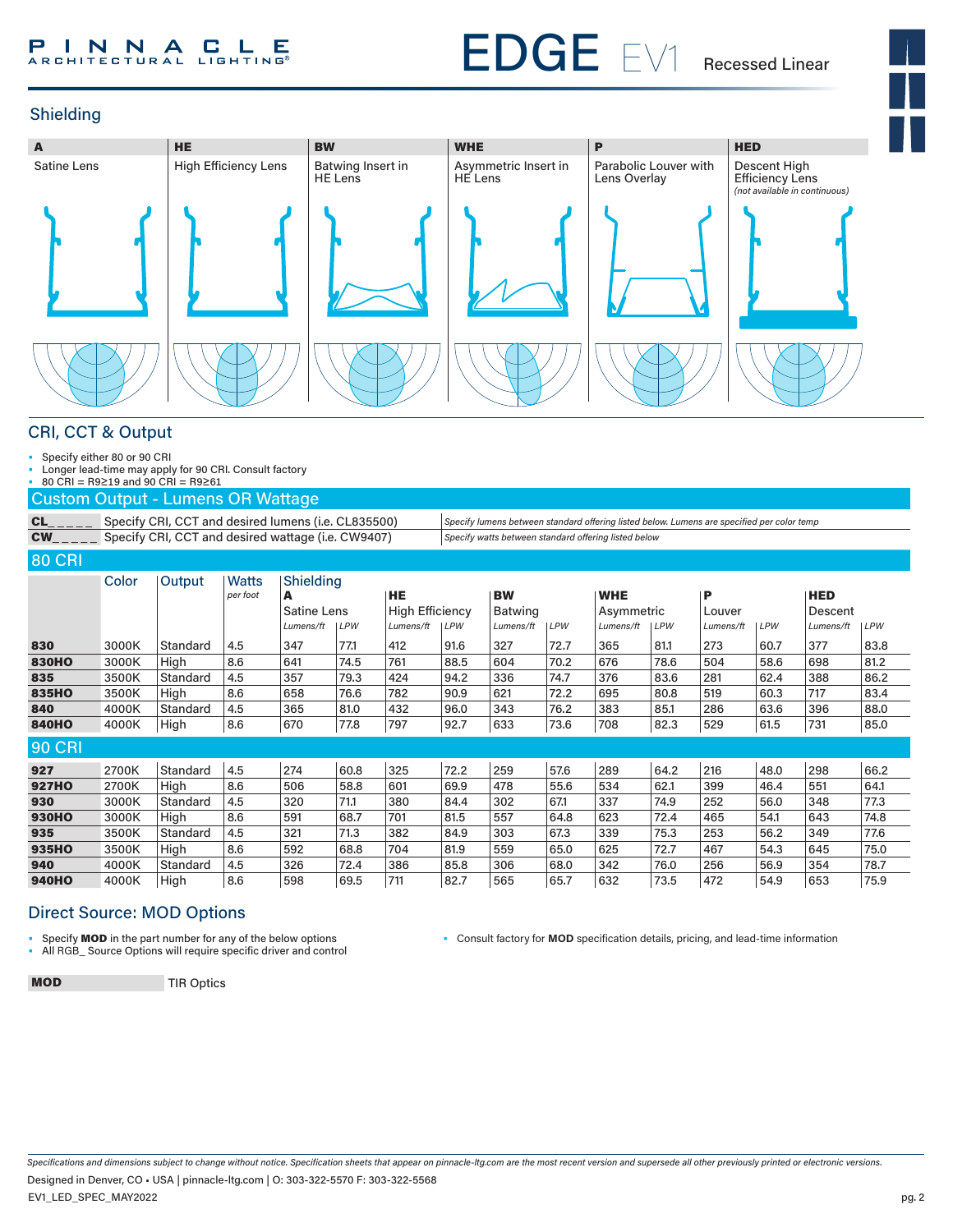# EDGE EV1 Recessed Linear

#### Length

- All individual units cannot be joined, end trims are factory installed and cannot be removed
- Continuous Rows are made up of even and odd length fixtures; designed to fall on-grid
- Choose fixture length for Individual or Continuous Row length; for patterns refer to Pattern section on page 6



#### Pattern



- Specify pattern shape and overall dimensions (includes corner dimensions)
- 90 degree corners are  $12''x12''$  (overall, outside dimension)<br>• Angles and shapes not shown require Mod Pattern: consult
- Angles and shapes not shown require Mod Pattern; consult factory
- Only available with HE lens option

12"

*wall/ceiling once installed.*

3-1/2"



12"

#### Length or Pattern: MOD Options

• Specify **MOD** in the part number for any of the below options

• Consult factory for **MOD** specification details, pricing, and lead-time informationon

|            | Specify MOD for patterns, lengths or angles not shown above |  |
|------------|-------------------------------------------------------------|--|
| <b>MOD</b> | 45-180 degree angles                                        |  |
|            | Single-piece welded housings up to 4' x 4                   |  |
|            |                                                             |  |

12"

*Specifications and dimensions subject to change without notice. Specification sheets that appear on pinnacle-ltg.com are the most recent version and supersede all other previously printed or electronic versions.*

EV1\_LED\_SPEC\_MAY2022 Designed in Denver, CO • USA | pinnacle-ltg.com | O: 303-322-5570 F: 303-322-5568 12"

12"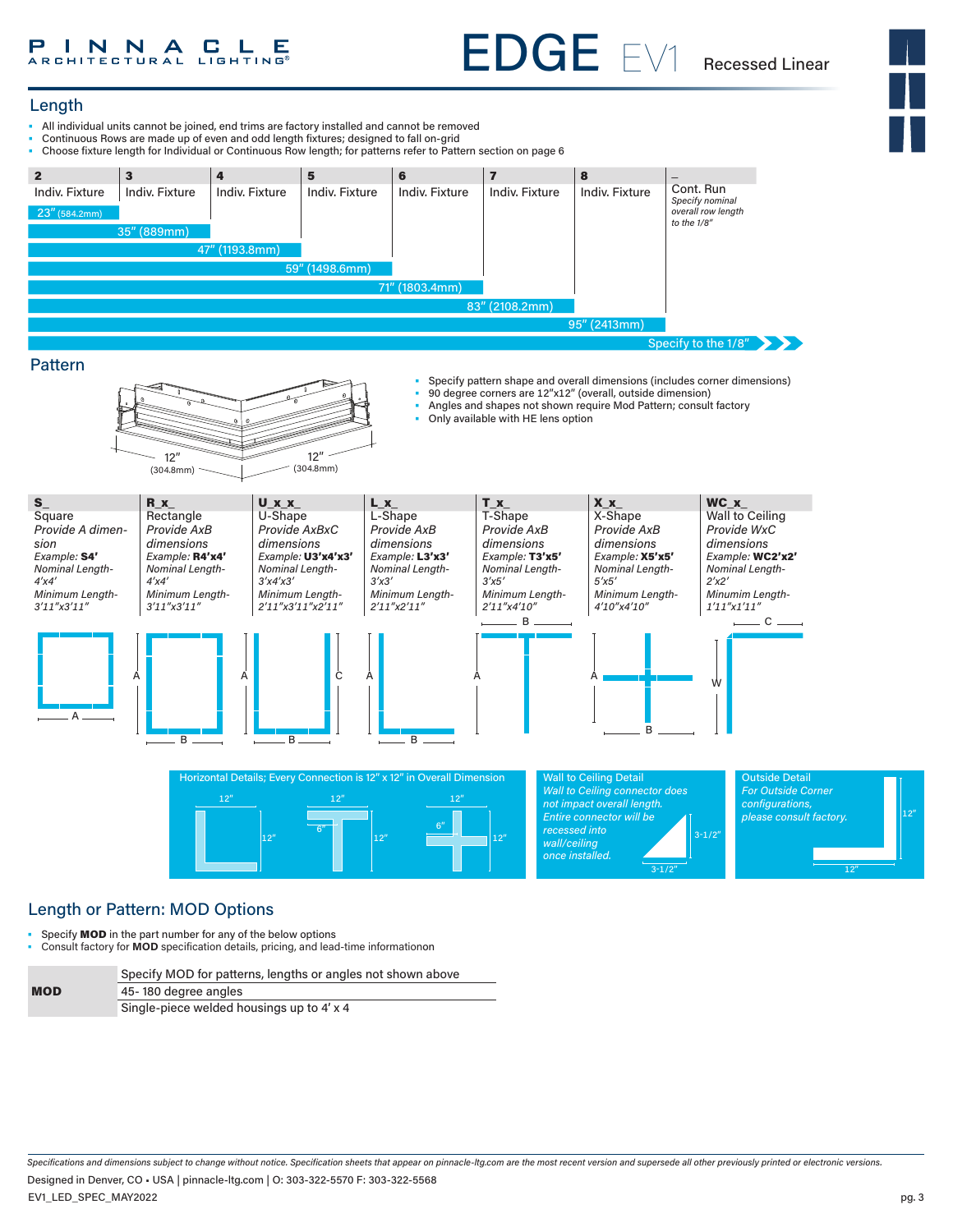#### P **I N N A C L E** P

# EDGE EV1

Recessed Linear

### **Mounting**

- Individual Units Specify G\_G, FLF, SFS, NFN
- Continuous runs Specify G\_, FL, SF, NF
- Individual units cannot be joined, end trims are factory installed and cannot be removed • Designed to install into acoustical grid and inaccessible ceilings
- Grid retention brackets integral to housing and require mechanical attachment to grid
- Each housing contains 4 grid retention brackets<br>• Tie off fixture to structure with retention wires
- Tie off fixture to structure with retention wires<br>• Approved for dry/damp location unless other
- Approved for dry/damp location unless otherwise noted



#### Mounting: MOD Options

• Specify **MOD** in the part number for any of the below options<br>• Consult factory for **MOD** specification details, pricing, and lead

• Consult factory for **MOD** specification details, pricing, and lead-time information

|            | Recessed to Suspended                |
|------------|--------------------------------------|
| <b>MOD</b> | <b>Alternative Ceiling Solutions</b> |
|            | <b>Combination Rails</b>             |

#### Voltage

Some EV1 configurations will not accommodate all voltage options; consult with factory

| Universal |
|-----------|
| 120 volt  |
| 277 volt  |
| 347 volt  |

*Specifications and dimensions subject to change without notice. Specification sheets that appear on pinnacle-ltg.com are the most recent version and supersede all other previously printed or electronic versions.*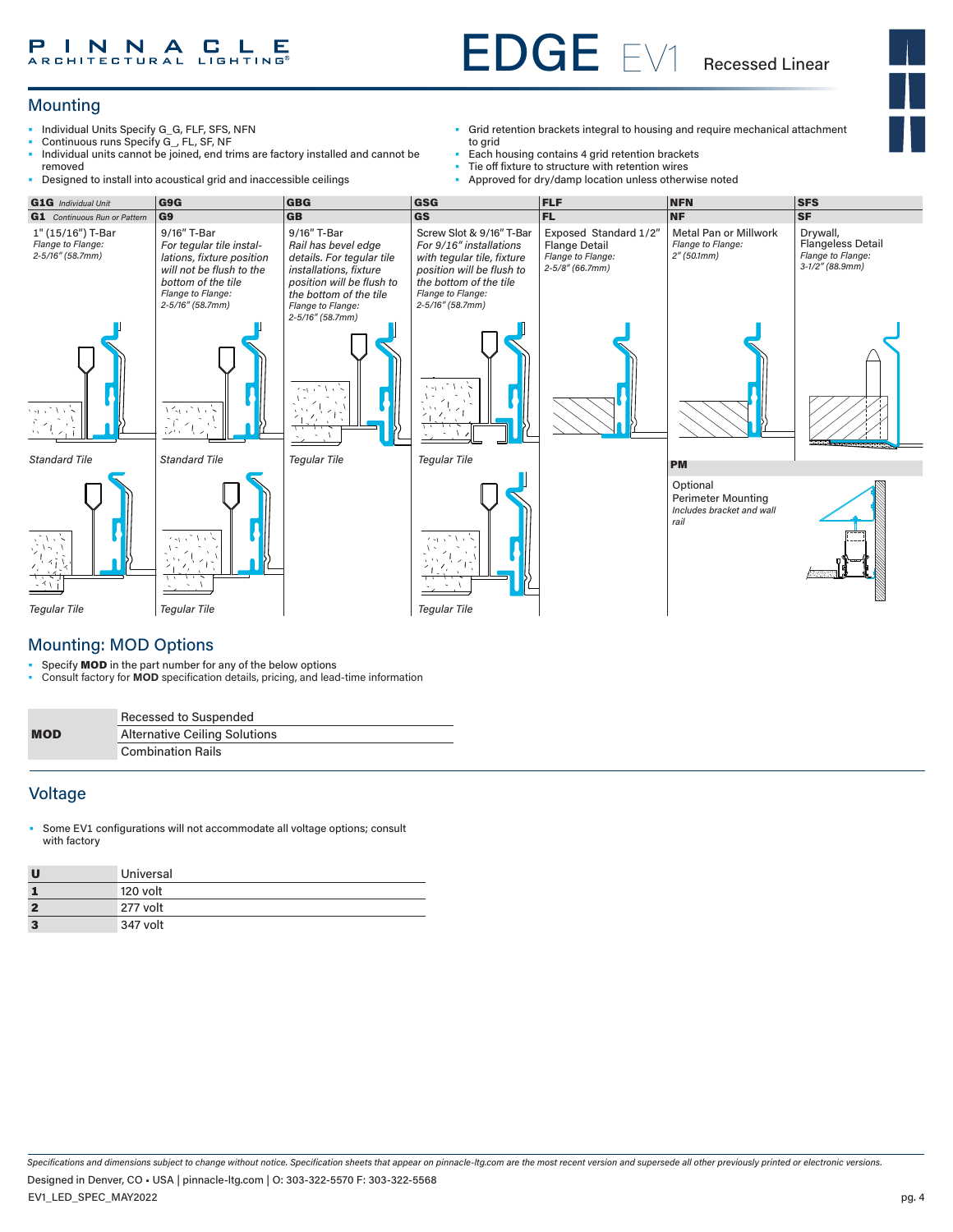#### **INNACLE** Р

# EDGE EV1 Recessed Linear

• Some EV1 configurations will not accommodate all driver options;

consult with factory



#### **Driver**

- Standard Driver Option = FSD
- Driver Lifetime: 50,000 hours at 25°C ambient operating conditions
- For more driver options see Pinnacle Resource Guide

| 0-10V Drivers            |                                                           |  |  |  |
|--------------------------|-----------------------------------------------------------|--|--|--|
| <b>FSD</b>               | Factory Select Driver 1%, 0-10v                           |  |  |  |
| PL <sub>2</sub>          | Signify Advance Xitanium 1%, 0-10v                        |  |  |  |
| PL <sub>4</sub>          | Advance Xitanium 347v 1%, 0-10v, requires 347v            |  |  |  |
| OL <sub>2</sub>          | Osram Optotronic, 1%, 0-10v                               |  |  |  |
| OL <sub>4</sub>          | Osram Optotronic 347v, 1% 0-10v, requires 347v option     |  |  |  |
| EE1                      | eldoLED ECOdrive 1%, 0-10v Logarithmic                    |  |  |  |
| EE <sub>2</sub>          | eldoLED ECOdrive 1%, 0-10v Linear                         |  |  |  |
| ES1                      | eldoLED SOLOdrive 0-10v, 0% Logarithmic                   |  |  |  |
| ES <sub>2</sub>          | eldoLED SOLOdrive 0-10v, 0% Linear                        |  |  |  |
| <b>DALI Drivers</b>      |                                                           |  |  |  |
| EE <sub>3</sub>          | eldoLED SOLOdrive .1%, DALI (logarithmic)                 |  |  |  |
| EE4                      | eldoLED SOLOdrive .1%, DALI (linear)                      |  |  |  |
| OD <sub>1</sub>          | Osram Optotronic 1%, DEXAL                                |  |  |  |
| OD <sub>2</sub>          | Osram Optotronic 1%, DALI 2 Channel                       |  |  |  |
| <b>Lutron Drivers</b>    |                                                           |  |  |  |
| LH1                      | Lutron Hi-lume Soft-on, Fade-to-black 1%, EcoSystem, LDE1 |  |  |  |
| LH4                      | Lutron Hi-Lume 1%, 2-wire, Lutron-LTEA2W, 120v only       |  |  |  |
| <b>Alternate Drivers</b> |                                                           |  |  |  |
| <b>PS1</b>               | Signify Advance Xitanium Step Dimming 50%/100%            |  |  |  |
| EH <sub>1</sub>          | ELV 120v only, 0-10v universal                            |  |  |  |

#### Driver: MOD Options

Specify **MOD** in the part number for any of the below options

• Consult factory for **MOD** specification details, pricing, and lead-time information

MOD Power Over Ethernet

#### How to specify Circuiting, Battery and Emergency

• Select fixture circuiting from options below

• Some EV1 configurations will not accommodate all circuiting options, consult with factory

#### **Circuiting**

|   | Single Circuit                |
|---|-------------------------------|
| M | Multi Circuit                 |
|   | <b>Emergency Circuit only</b> |
| N | Night Light Circuit only      |



• Battery and emergency section options are available in addition to fixture circuit<br>• Select battery and emergency section options below; factory shop drawing required Some EV1 configurations will not accommodate all circuiting options, consult with factory

#### **Battery and/or Emergency** *If Required*

0 No battery or specific emergency section required

*Specifications and dimensions subject to change without notice. Specification sheets that appear on pinnacle-ltg.com are the most recent version and supersede all other previously printed or electronic versions.* Designed in Denver, CO • USA | pinnacle-ltg.com | O: 303-322-5570 F: 303-322-5568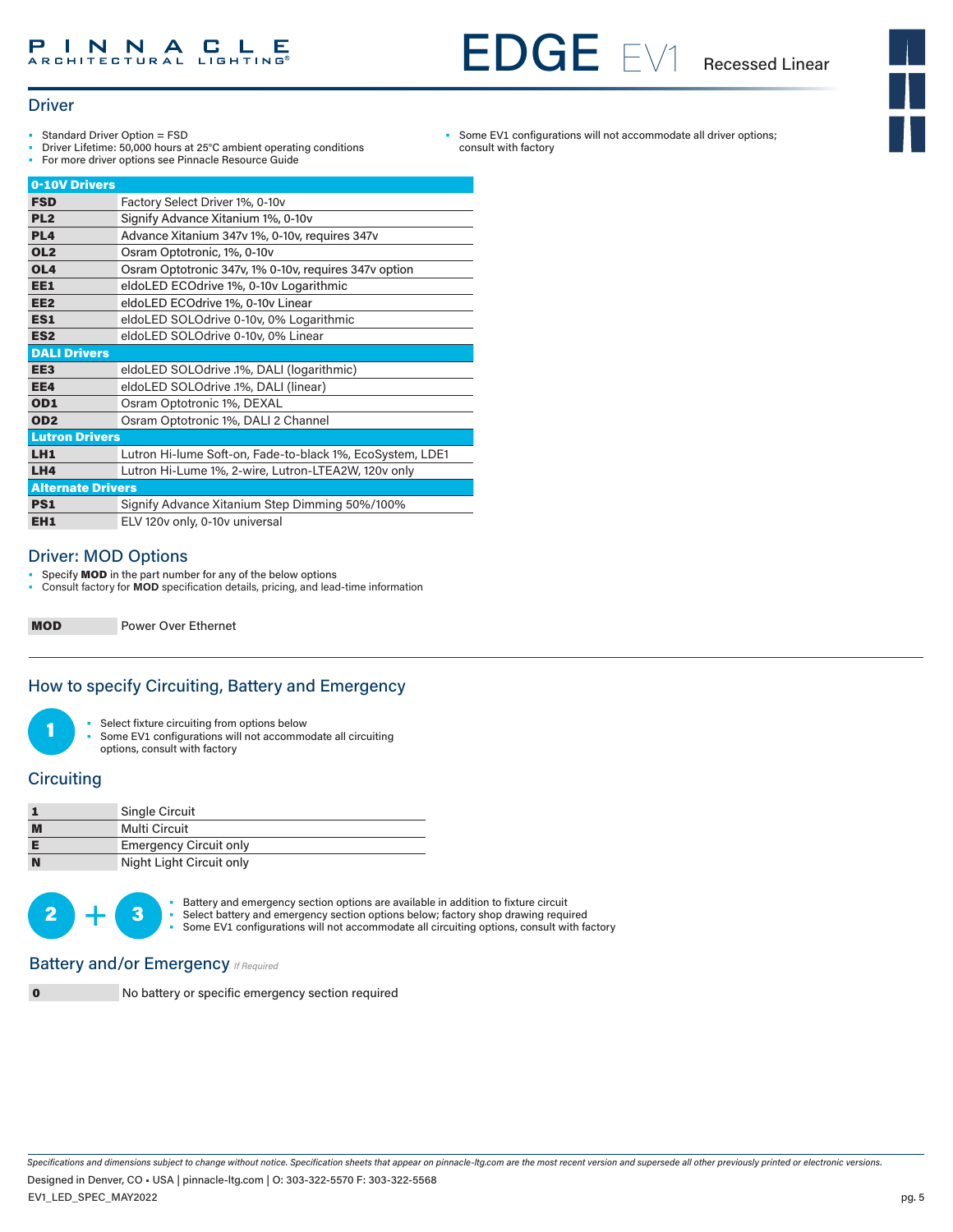# EDGE EV1 Recessed Linear

#### **Battery**

- Select battery section type if required, indicate total QTY*. Example 2PL*
- 90 minute battery runtime; test button is remote to fixture
- Battery not available for lengths under 4'

|            | No Battery                                |
|------------|-------------------------------------------|
| <b>ILL</b> | lota 10w Integral Lithium, Self Testing   |
| <b>IRH</b> | lota 20w Remote                           |
| <b>PLL</b> | Bodine 10w Integral Lithium, Self Testing |
| <b>PRH</b> | Bodine 20w Remote                         |

#### **Emergency**

- Select emergency section type if required, indicate total QTY. *Example 1E*
- Combine battery and emergency section ordering codes if both options are selected

| <b>FSG</b>     | Factory Select ALCR, Automatic Load Control Relay |
|----------------|---------------------------------------------------|
| _GI            | lota ETS DR, Emergency Lighting Control Device    |
| $G$ B          | Bodine GTD, Emergency Lighting Control Device     |
| LE.            | <b>Emergency circuit section</b>                  |
| $\blacksquare$ | Night Light circuit section                       |
|                | Life Safety circuit section NO THROUGH WIRE       |

| <b>Battery OR Emergency Ordering Examples</b> |                             |  |  |  |
|-----------------------------------------------|-----------------------------|--|--|--|
| • Single circuit, 10w Integral Battery        | <b>Ordering Code: 1-1PL</b> |  |  |  |
| • Emergency only, 10w Integral Battery        | Ordering Code: E-1PL        |  |  |  |
| • Single circuit, GTD required                | <b>Ordering Code: 1-1G</b>  |  |  |  |

- Entire fixture is on battery for lengths up to 5'
- Half of fixture is on battery for 6', 7' or 8' housing lengths
- For more battery options available, see Pinnacle Resource Guide

| For Approximate Battery Lumen Output |  |
|--------------------------------------|--|
|--------------------------------------|--|

- Multiply battery wattage X fixture LPW shown on Lumen Table
- $\cdot$  92.3 (LPW) x 10 (watts) = 923 battery lumen output

#### Combination Section Ordering Examples

• Single circuit, (1) 10w battery, (1) emergency section Ordering Code: 1-1PL1E • Multi circuit, (2) 10w battery, (2) emergency sections Ordering Code: M-2PL2E • Single circuit, (1) night light section **Ordering Code: 1-1N** 

#### Finish

- Standard powder-coat textured white, metallic silver, textured black, graphite or bronze painted finish; consult factory for chip of standard paint finishes
- Selecting a fixture finish other than white may impact lumen output; consult factory for more information

| W                         | White                  |
|---------------------------|------------------------|
| $\mathbf{s}$              | <b>Metallic Silver</b> |
| <b>BL</b>                 | <b>Textured Black</b>  |
| $\overline{\mathbf{G}}$ R | Graphite               |
| <b>BR</b>                 | <b>Bronze</b>          |
| $\overline{cc}$           | <b>Custom Color</b>    |

#### Fixture Options

• Additional options to enhance the fixture and finish of the product

| <b>CP</b>  | Chicago Plenum           |  |  |  |  |
|------------|--------------------------|--|--|--|--|
| <b>PM</b>  | Perimeter Mount          |  |  |  |  |
| <b>RC</b>  | <b>Rotating Crossbar</b> |  |  |  |  |
| <b>GLR</b> | Internal Fast Blow Fuse  |  |  |  |  |
|            |                          |  |  |  |  |

### **Controls**

• Pinnacle is able to accommodate different control solutions from different manufacturers. Consult Factory for more information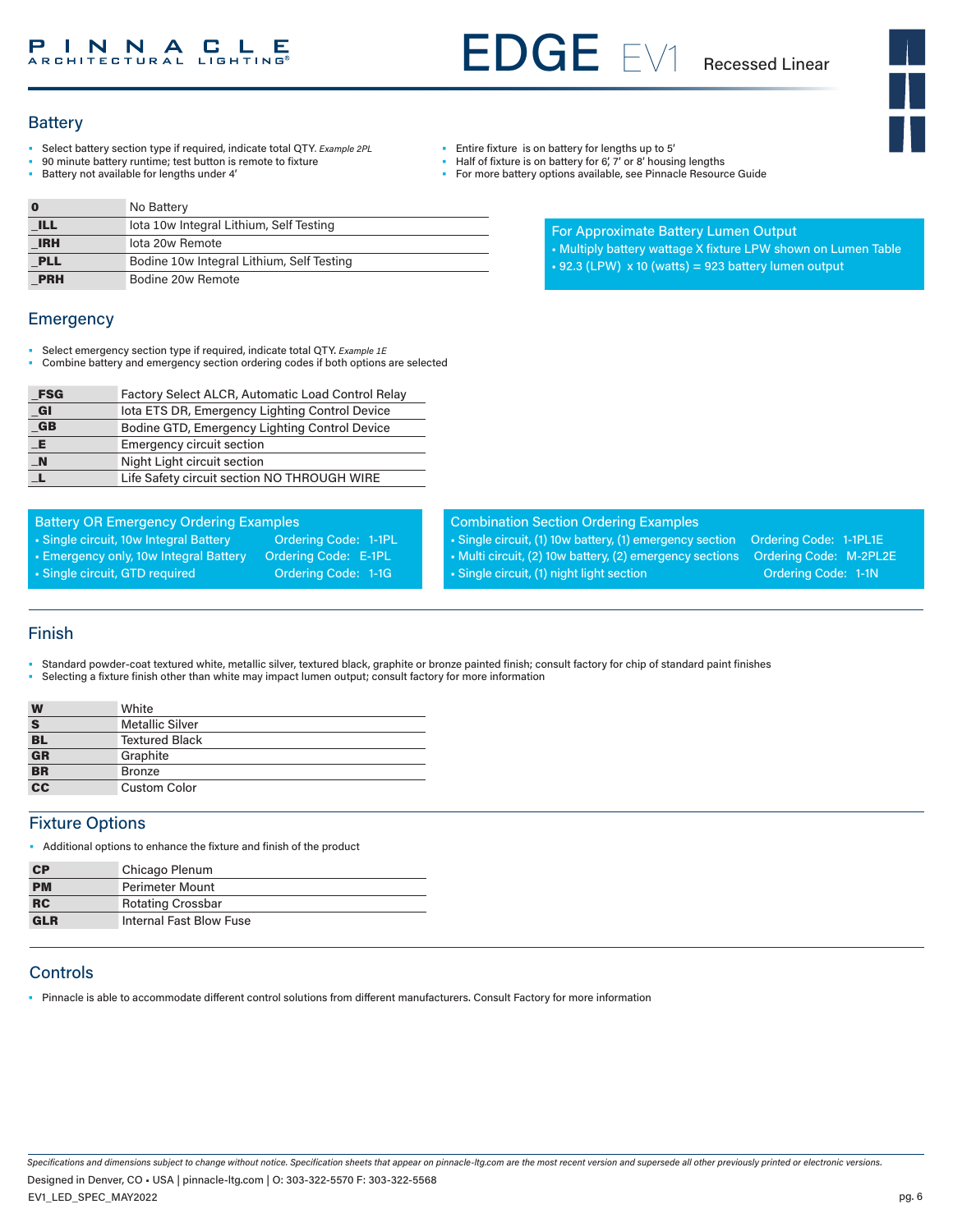# PINNACLE

# EDGE EV1 Recessed Linear

### **Photometrics**



#### Candela Distribution

#### Vert Horizontal Angle Angle  $0 \t | 22.5 \t | 45$ Vert  $| 67.5 | 90$ 0 828 828 828 828 5 823 824 823 822 821 10 810 808 804 799 796<br>15 787 779 769 757 751 15 787 779 769 757 751<br>20 753 739 722 699 690 20 753 739 722 699 690<br>
25 710 689 662 629 614 689 30 657 632 595 554 537 35 596 569 524 477 459 40 528 499 449 404 387  $\begin{array}{|c|c|c|c|c|}\n 45 & & 457 & 429 & 379 & 336 & 323 \\
 50 & & 385 & 361 & 315 & 277 & 266\n\end{array}$  $\begin{array}{|c|c|c|c|c|c|}\n\hline\n50 & 385 & 361 & 315 & 277 & 266 \\
55 & 317 & 296 & 256 & 225 & 216\n\end{array}$  $\begin{array}{|c|c|c|c|c|c|}\n\hline\n55 & 317 & 296 & 256 & 225 & 216 \\
60 & 253 & 234 & 203 & 179 & 172\n\end{array}$  $\vert$  253 65 194 180 156 140 135 70 142 132 116 103 100 75 97 90 79 72 70 80 58 54 48 44 44  $\begin{array}{c|c|c|c|c|c|c|c|c} 85 & & 26 & & 24 & & 21 & & 20 & & 20 \\ 90 & & 0 & & 0 & & 0 & & 0 \end{array}$ 90 0 0 0 0 0 Luminance Data (cd/sq.m) Angle In Average Degrees 0-Deg Average 45-Deg Average 90-Deg 45 14181 11775 10034 55 12136 9795 8273

65 10063 8103 6991 75 8216 6745 5967<br>85 6677 5393 5136 5393



Candela Distribution

Vert

Vert Horizontal Angle

|                          | Angle    |     |       |         |         |      |      |         |
|--------------------------|----------|-----|-------|---------|---------|------|------|---------|
|                          |          | 0   |       | 22.5    | 45      | 67.5 |      | 90      |
|                          | $\Omega$ | 445 |       | 445     | 445     | 445  |      | 445     |
|                          | 5        | 443 |       | 447     | 451     | 452  |      | 453     |
|                          | 10       | 436 |       | 443     | 450     | 456  |      | 459     |
|                          | 15       | 424 |       | 432     | 447     | 463  |      | 470     |
|                          | 20       | 408 |       | 417     | 443     | 471  |      | 483     |
|                          | 25       | 387 |       | 397     | 436     | 477  |      | 494     |
|                          | 30       | 362 |       | 374     | 422     | 474  |      | 497     |
|                          | 35       | 334 |       | 348     | 400     | 459  |      | 484     |
|                          | 40       | 303 |       | 317     | 371     | 431  |      | 454     |
|                          | 45       | 270 |       | 284     | 335     | 388  |      | 409     |
|                          | 50       | 236 |       | 248     | 293     | 337  |      | 352     |
|                          | 55       | 202 |       | 210     | 248     | 282  |      | 293     |
|                          | 60       | 168 |       | 174     | 203     | 228  |      | 236     |
|                          | 65       | 135 |       | 138     | 159     | 176  |      | 182     |
|                          | 70       | 103 |       | 104     | 118     | 129  |      | 133     |
|                          | 75       | 73  |       | 73      | 81      | 87   |      | 89      |
|                          | 80       | 46  |       | 45      | 49      | 51   |      | 52      |
|                          | 85       | 22  |       | 20      | 21      | 21   |      | 21      |
|                          | 90       | 0   |       | 0       | 0       | 0    |      | 0       |
| Luminance Data (cd/sq.m) |          |     |       |         |         |      |      |         |
|                          | Angle In |     |       | Average | Average |      |      | Average |
|                          | Degrees  |     | 0-Deg |         | 45-Deg  |      |      | 90-Deg  |
|                          | 45       |     | 8386  |         | 10419   |      |      | 12705   |
|                          | 55       |     | 7728  |         | 9489    |      |      | 11229   |
|                          | 65       |     | 7030  |         | 8267    |      | 9448 |         |
|                          | 75       |     | 6198  |         | 6887    |      | 7576 |         |
|                          | 85       |     | 5454  |         | 5317    |      | 5317 |         |

#### Asymmetric Lens



### Candela Distribution

Vert Horizontal Angle Angle Vert

|                          | $\Omega$                                                                          | 22.5 | 45     | 67.5     | 90    |
|--------------------------|-----------------------------------------------------------------------------------|------|--------|----------|-------|
| 0                        | 715                                                                               | 715  | 715    | 715      | 715   |
| 5                        | 803                                                                               | 777  | 711    | 651      | 626   |
| 10                       | 862                                                                               | 819  | 696    | 580      | 538   |
| 15                       | 879                                                                               | 839  | 672    | 513      | 463   |
| 20                       | 848                                                                               | 830  | 637    | 451      | 402   |
| 25                       | 769                                                                               | 790  | 593    | 398      | 353   |
| 30                       | 664                                                                               | 724  | 543    | 351      | 314   |
| 35                       | 554                                                                               | 641  | 487    | 309      | 283   |
| 40                       | 450                                                                               | 548  | 428    | 271      | 254   |
| 45                       | 361                                                                               | 457  | 367    | 236      | 229   |
| 50                       | 289                                                                               | 373  | 310    | 203      | 201   |
| 55                       | 230                                                                               | 297  | 255    | 172      | 174   |
| 60                       | 181                                                                               | 231  | 204    | 142      | 145   |
| 65                       | 140                                                                               | 175  | 158    | 113      | 116   |
| 70                       | 103                                                                               | 126  | 117    | 85       | 88    |
| 75                       | 71                                                                                | 85   | 81     | 60       | 62    |
| 80                       | 44                                                                                | 51   | 49     | 37       | 38    |
| 85                       | 20                                                                                | 23   | 23     | 17       | 16    |
| 90                       | O                                                                                 | O    | O      | $\Omega$ | O     |
| Luminance Data (cd/sq.m) |                                                                                   |      |        |          |       |
|                          | Angle In<br>Average<br>Average<br>Average<br>45-Deg<br>90-Deg<br>Degrees<br>0-Deg |      |        |          |       |
| 45                       | 11226                                                                             |      | 1,4201 |          | 11411 |

| 45 | 11226 | 14201 | 11411 |
|----|-------|-------|-------|
| 55 | 8805  | 11374 | 9779  |
| 65 | 7254  | 9110  | 8210  |
| 75 | 6061  | 7208  | 6841  |
| 85 | 5045  | 5726  | 5726  |

For all available IES files, please visit our website at pinnacle-ltg.com. Photometry testing in accordance to IESNA-LM-79-08 at an NVLAP accredited testing laboratory. Testing conducted at 25°C ambient conditions

*Specifications and dimensions subject to change without notice. Specification sheets that appear on pinnacle-ltg.com are the most recent version and supersede all other previously printed or electronic versions.* EV1\_LED\_SPEC\_MAY2022 pg. 7 Designed in Denver, CO • USA | pinnacle-ltg.com | O: 303-322-5570 F: 303-322-5568